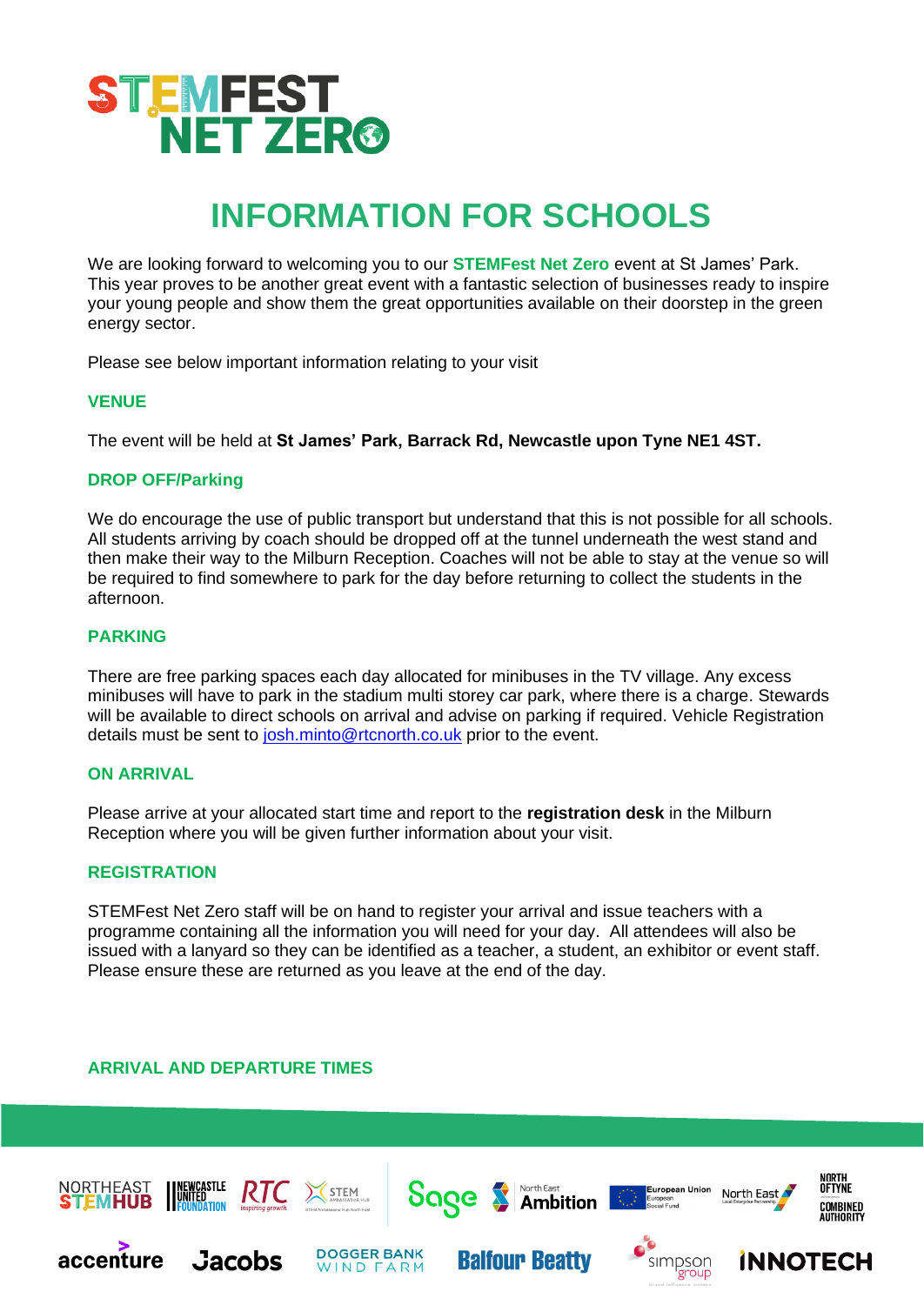

In order to assist with the smooth operation of the event, each school will be allocated an advised arrival and departure time. Please adhere to these times if possible in order to prevent unnecessary bottlenecks at peak times but we understand these will not be strictly followed.

# **EVENT STAFF**

Should you require any assistance on the day, all of our event staff will be wearing green, STEMFest Net Zero branded t-shirts so they can be easily identified.

## **GETTING AROUND**

We have 5 engineering sectors represented at the event, Power and Natural Resources, Climate and Adaptation, Business and Industry, Buildings and Construction, and Transport and we recommend that you visit all zones to make the most of your day. Each group will be allocated a zone programme to follow. A list of the exhibiting companies can be found on our website – [www.stemfest.org.uk](http://www.stemfest.org.uk/)

Please note that you are responsible for the supervision of your pupils at **ALL** times.

#### **LUNCH ARRANGEMENTS**

Please advise students, teachers and adult helpers to bring a **packed lunch**. Lunch for all schools and exhibitors will be from **12:20 – 12:50** at the Platinum Suite. There will be no hands-on activities running during this time.

Bin bags will be provided to each teacher so please ensure any rubbish is collected in those bin bags.

#### **DRESS CODE**

In order to assist with school identification, all students must wear their school uniform.

All activities are held inside of the stadium, practical shoes and coats are recommended. If the weather is warm, please advise students to dress lightly, wear sunscreen and bring a water bottle. There will be water coolers available in all zones.

# **STORAGE**

All personal belongings and coats must be carried throughout the day as unfortunately we do not have space to store personal items. Please advise students not to bring unnecessary items and valuables to the event.